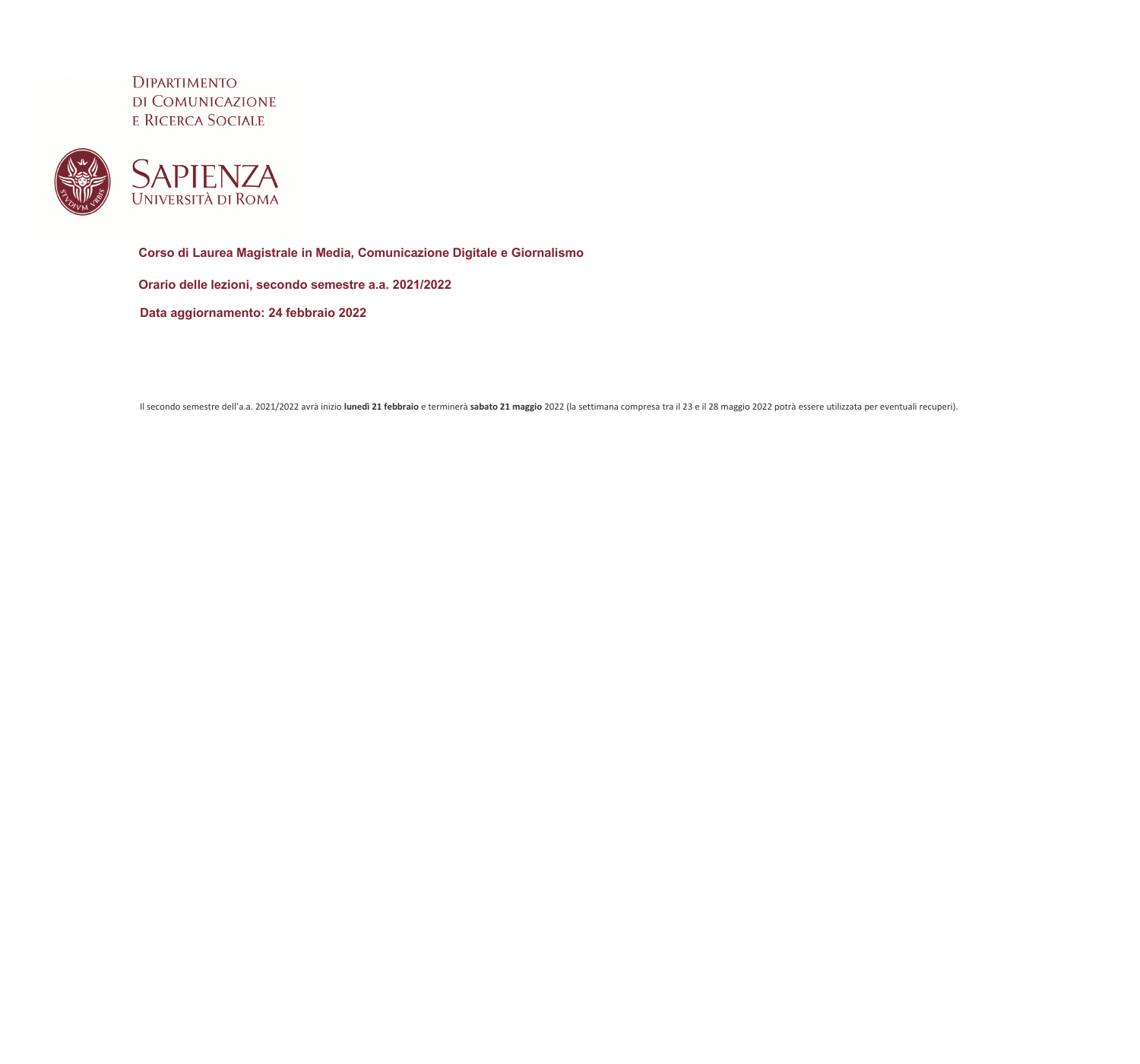|                     | <b>MEDIA COMUNICAZIONE DIGITALE E GIORNALISMO - PRIMO ANNO</b>                                                                                                                                   |                                                                                                                                                        |                                                                                                                                                                                                          |                                                                                                                                                                                            |                                                                                                                                                                                                          |
|---------------------|--------------------------------------------------------------------------------------------------------------------------------------------------------------------------------------------------|--------------------------------------------------------------------------------------------------------------------------------------------------------|----------------------------------------------------------------------------------------------------------------------------------------------------------------------------------------------------------|--------------------------------------------------------------------------------------------------------------------------------------------------------------------------------------------|----------------------------------------------------------------------------------------------------------------------------------------------------------------------------------------------------------|
|                     | lunedì                                                                                                                                                                                           | martedì                                                                                                                                                | mercoledì                                                                                                                                                                                                | giovedì                                                                                                                                                                                    | venerdì                                                                                                                                                                                                  |
| $8 - 9$<br>$9 - 10$ |                                                                                                                                                                                                  |                                                                                                                                                        |                                                                                                                                                                                                          |                                                                                                                                                                                            |                                                                                                                                                                                                          |
| $10 - 11$           | <b>ENTERTAINMENT AND TELEVISION STUDIES -</b><br><b>LABORATORIO SUI FORMAT TV</b><br><b>Prof. GAVRILA</b><br><b>AULA ORIANA</b><br><b>LINK ZOOM</b><br>ID riunione 849 1739 4533 Passcode 948578 | <b>INTERNET E SOCIAL MEDIA STUDIES</b><br>Prof. CIOFALO - UGOLINI<br><b>DA REMOTO</b><br><b>LINK ZOOM</b><br>ID riunione 825 9339 6854 Passcode 862201 | STORIA E MODELLI DEL GIORNALISMO -<br><b>LABORATORIO UFFICI STAMPA</b><br><b>Prof. BRUNO</b><br><b>AULA ORIANA</b><br><b>LINK ZOOM</b><br>ID riunione 851 8731 7011 Passcode 217346                      | STORIA E MODELLI DEL GIORNALISMO -<br><b>LABORATORIO UFFICI STAMPA</b><br><b>Prof. BRUNO</b><br><b>AULA ORIANA</b><br><b>LINK ZOOM</b><br>ID riunione827 9602 2448 Passcode 908224         | <b>ENTERTAINMENT AND TELEVISION STUDIES -</b><br><b>LABORATORIO SUI FORMAT TV</b><br><b>Prof. GAVRILA</b><br><b>AULA ORIANA</b><br><b>LINK ZOOM</b><br>ID riunione 849 1739 4533 Passcode 948578         |
| $11 - 12$           | <b>ENTERTAINMENT AND TELEVISION STUDIES -</b><br><b>LABORATORIO SUI FORMAT TV</b><br><b>Prof. GAVRILA</b><br><b>AULA ORIANA</b><br><b>LINK ZOOM</b><br>ID riunione 849 1739 4533 Passcode 948578 | <b>INTERNET E SOCIAL MEDIA STUDIES</b><br>Prof. CIOFALO - UGOLINI<br><b>DA REMOTO</b><br><b>LINK ZOOM</b><br>ID riunione 825 9339 6854 Passcode 862201 | STORIA E MODELLI DEL GIORNALISMO -<br><b>LABORATORIO UFFICI STAMPA</b><br><b>Prof. BRUNO</b><br><b>AULA ORIANA</b><br><b>LINK ZOOM</b><br>ID riunione 851 8731 7011 Passcode 217346                      | STORIA E MODELLI DEL GIORNALISMO -<br><b>LABORATORIO UFFICI STAMPA</b><br><b>Prof. BRUNO</b><br><b>AULA ORIANA</b><br><b>LINK ZOOM</b><br>ID riunione827 9602 2448 Passcode 908224         | <b>ENTERTAINMENT AND TELEVISION STUDIES -</b><br><b>LABORATORIO SUI FORMAT TV</b><br><b>Prof. GAVRILA</b><br><b>AULA ORIANA</b><br><b>LINK ZOOM</b><br>ID riunione 849 1739 4533 Passcode 948578         |
| $12 - 13$           | <b>ENTERTAINMENT AND TELEVISION STUDIES -</b><br><b>LABORATORIO SUI FORMAT TV</b><br><b>Prof. GAVRILA</b><br><b>AULA ORIANA</b><br><b>LINK ZOOM</b><br>ID riunione 849 1739 4533 Passcode 948578 | <b>INTERNET E SOCIAL MEDIA STUDIES</b><br>Prof. CIOFALO - UGOLINI<br><b>DA REMOTO</b><br><b>LINK ZOOM</b><br>ID riunione 825 9339 6854 Passcode 862201 |                                                                                                                                                                                                          | <b>STORIA E MODELLI DEL GIORNALISMO -</b><br><b>LABORATORIO UFFICI STAMPA</b><br><b>Prof. BRUNO</b><br><b>AULA ORIANA</b><br><b>LINK ZOOM</b><br>ID riunione 847 8500 2626 Passcode 503845 | <b>ENTERTAINMENT AND TELEVISION STUDIES -</b><br><b>LABORATORIO SUI FORMAT TV</b><br><b>Prof. GAVRILA</b><br><b>AULA ORIANA</b><br><b>LINK ZOOM</b><br>ID riunione 849 1739 4533 Passcode 948578         |
| 13-14               |                                                                                                                                                                                                  |                                                                                                                                                        | DATA JOURNALISM - LABORATORIO DI STRUMENTI E<br><b>APPLICAZIONI PER I MEDIA DIGITALI</b><br><b>Prof. ANTENORE</b><br><b>AULA ORIANA</b><br><b>LINK ZOOM</b><br>ID riunione 895 7751 2526 Passcode 170117 | <b>STORIA E MODELLI DEL GIORNALISMO -</b><br><b>LABORATORIO UFFICI STAMPA</b><br><b>Prof. BRUNO</b><br><b>AULA ORIANA</b><br><b>LINK ZOOM</b><br>ID riunione 847 8500 2626 Passcode 503845 |                                                                                                                                                                                                          |
| 14-15               |                                                                                                                                                                                                  |                                                                                                                                                        | DATA JOURNALISM - LABORATORIO DI STRUMENTI E<br><b>APPLICAZIONI PER I MEDIA DIGITALI</b><br><b>Prof. ANTENORE</b><br><b>AULA ORIANA</b><br><b>LINK ZOOM</b><br>ID riunione 895 7751 2526 Passcode 170117 |                                                                                                                                                                                            | DATA JOURNALISM - LABORATORIO DI STRUMENTI E<br><b>APPLICAZIONI PER I MEDIA DIGITALI</b><br><b>Prof. ANTENORE</b><br><b>AULA ORIANA</b><br><b>LINK ZOOM</b><br>ID riunione 870 7655 8360 Passcode 015724 |
| 15-16               |                                                                                                                                                                                                  |                                                                                                                                                        | DATA JOURNALISM - LABORATORIO DI STRUMENTI E<br><b>APPLICAZIONI PER I MEDIA DIGITALI</b><br><b>Prof. ANTENORE</b><br><b>AULA ORIANA</b><br><b>LINK ZOOM</b><br>ID riunione 895 7751 2526 Passcode 170117 |                                                                                                                                                                                            | DATA JOURNALISM - LABORATORIO DI STRUMENTI E<br><b>APPLICAZIONI PER I MEDIA DIGITALI</b><br><b>Prof. ANTENORE</b><br><b>AULA ORIANA</b><br><b>LINK ZOOM</b><br>ID riunione 870 7655 8360 Passcode 015724 |
| 16-17               |                                                                                                                                                                                                  |                                                                                                                                                        | DATA JOURNALISM - LABORATORIO DI STRUMENTI E<br><b>APPLICAZIONI PER I MEDIA DIGITALI</b><br><b>Prof. ANTENORE</b><br><b>AULA ORIANA</b><br><b>LINK ZOOM</b><br>ID riunione 895 7751 2526 Passcode 170117 |                                                                                                                                                                                            |                                                                                                                                                                                                          |
| $17-18$             | <b>INTERNET E SOCIAL MEDIA STUDIES</b><br>Prof. CIOFALO - UGOLINI<br><b>DA REMOTO</b><br><b>LINK ZOOM</b><br>ID riunione 835 0104 7039 Passcode 520575                                           |                                                                                                                                                        |                                                                                                                                                                                                          |                                                                                                                                                                                            |                                                                                                                                                                                                          |
| 18-19               | <b>INTERNET E SOCIAL MEDIA STUDIES</b><br><b>Prof. CIOFALO - UGOLINI</b><br><b>DA REMOTO</b><br><b>LINK ZOOM</b><br>ID riunione 835 0104 7039 Passcode 520575                                    |                                                                                                                                                        |                                                                                                                                                                                                          |                                                                                                                                                                                            |                                                                                                                                                                                                          |
| 19-20               | <b>INTERNET E SOCIAL MEDIA STUDIES</b><br>Prof. CIOFALO - UGOLINI<br><b>DA REMOTO</b><br><b>LINK ZOOM</b><br>ID riunione 835 0104 7039 Passcode 520575                                           |                                                                                                                                                        |                                                                                                                                                                                                          |                                                                                                                                                                                            |                                                                                                                                                                                                          |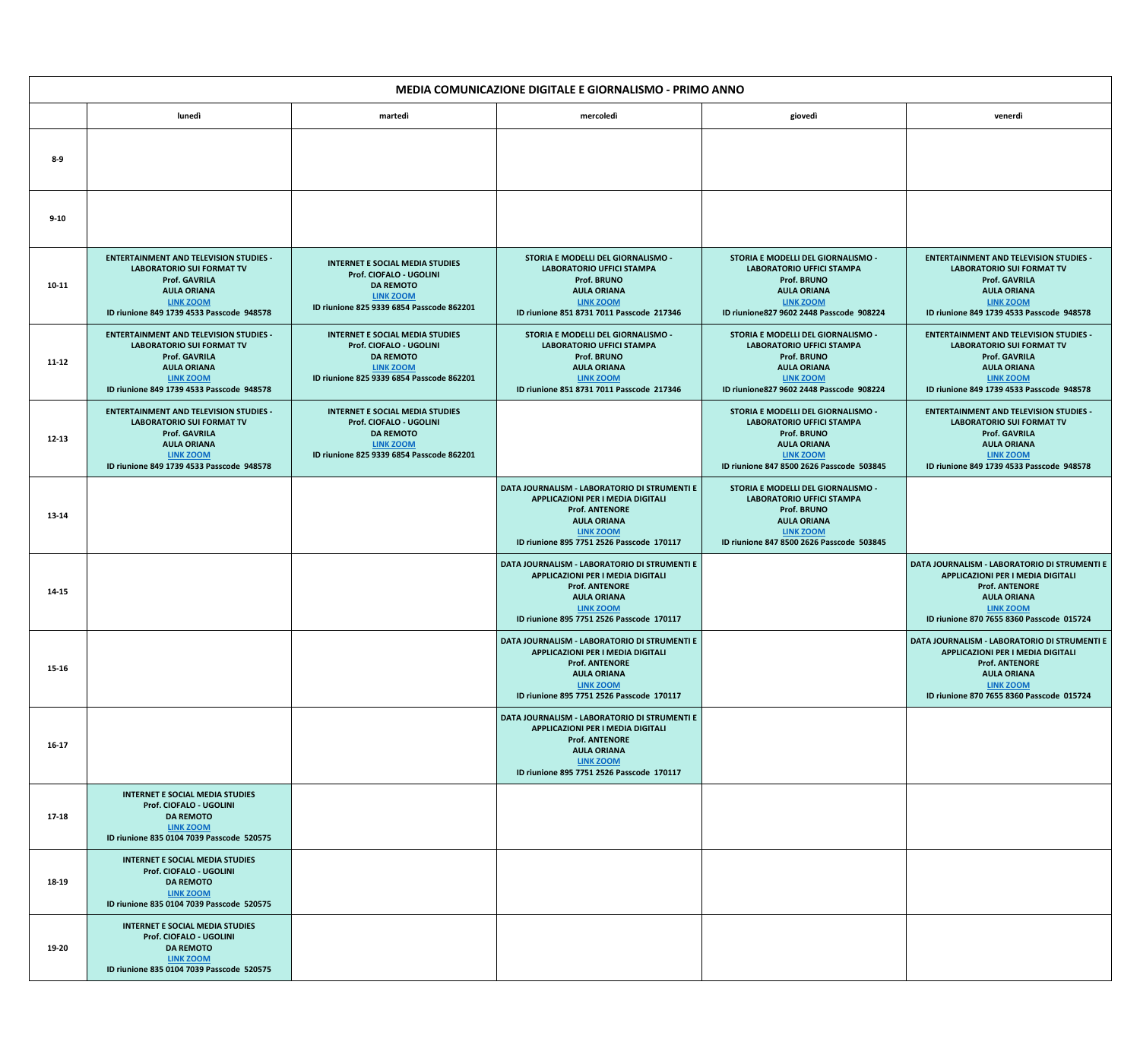|           |                                                                                                                                        |         | MEDIA COMUNICAZIONE DIGITALE E GIORNALISMO - SECONDO ANNO - INDIRIZZO MEDIA STUDIES |                                                                                                                                            |         |
|-----------|----------------------------------------------------------------------------------------------------------------------------------------|---------|-------------------------------------------------------------------------------------|--------------------------------------------------------------------------------------------------------------------------------------------|---------|
|           | lunedì                                                                                                                                 | martedì | mercoledì                                                                           | giovedì                                                                                                                                    | venerdi |
| $8-9$     |                                                                                                                                        |         |                                                                                     |                                                                                                                                            |         |
| $9 - 10$  |                                                                                                                                        |         |                                                                                     | <b>MUSIC STUDIES</b><br><b>Prof. D'AMATO</b><br><b>AULA B9</b><br><b>LINK MEET</b>                                                         |         |
| $10 - 11$ |                                                                                                                                        |         |                                                                                     | <b>MUSIC STUDIES</b><br><b>Prof. D'AMATO</b><br><b>AULA B9</b><br><b>LINK MEET</b>                                                         |         |
| $11 - 12$ | <b>MUSIC STUDIES</b><br><b>Prof. D'AMATO</b><br><b>AULA B9</b><br><b>LINK MEET</b>                                                     |         |                                                                                     |                                                                                                                                            |         |
| $12 - 13$ | <b>MUSIC STUDIES</b><br><b>Prof. D'AMATO</b><br><b>AULA B9</b><br>LINK MEET                                                            |         |                                                                                     |                                                                                                                                            |         |
| $13 - 14$ |                                                                                                                                        |         |                                                                                     |                                                                                                                                            |         |
| $14 - 15$ |                                                                                                                                        |         |                                                                                     | <b>AUDIENCE STUDIES - LABORATORIO AUDIENCE</b><br><b>RESEARCH</b><br><b>Prof. PARISI - RISSO</b><br><b>AULA ORIANA</b><br>LINK MEET        |         |
| $15 - 16$ | <b>AUDIENCE STUDIES - LABORATORIO AUDIENCE</b><br><b>RESEARCH</b><br><b>Prof. PARISI - RISSO</b><br><b>AULA B9</b><br>LINK MEET        |         |                                                                                     | <b>AUDIENCE STUDIES - LABORATORIO AUDIENCE</b><br><b>RESEARCH</b><br><b>Prof. PARISI - RISSO</b><br><b>AULA ORIANA</b><br><b>LINK MEET</b> |         |
| $16-17$   | <b>AUDIENCE STUDIES - LABORATORIO AUDIENCE</b><br><b>RESEARCH</b><br><b>Prof. PARISI - RISSO</b><br><b>AULA B9</b><br><b>LINK MEET</b> |         |                                                                                     | <b>AUDIENCE STUDIES - LABORATORIO AUDIENCE</b><br><b>RESEARCH</b><br><b>Prof. PARISI - RISSO</b><br><b>AULA ORIANA</b><br>LINK MEET        |         |
| $17 - 18$ | <b>AUDIENCE STUDIES - LABORATORIO AUDIENCE</b><br><b>RESEARCH</b><br><b>Prof. PARISI - RISSO</b><br><b>AULA B9</b><br><b>LINK MEET</b> |         |                                                                                     |                                                                                                                                            |         |
| 18-19     |                                                                                                                                        |         |                                                                                     |                                                                                                                                            |         |
| 19-20     |                                                                                                                                        |         |                                                                                     |                                                                                                                                            |         |

| <b>IZZO MEDIA STUDIES</b>                                                                                                           |         |  |
|-------------------------------------------------------------------------------------------------------------------------------------|---------|--|
| giovedì                                                                                                                             | venerdì |  |
|                                                                                                                                     |         |  |
| <b>MUSIC STUDIES</b><br><b>Prof. D'AMATO</b><br><b>AULA B9</b><br><b>LINK MEET</b>                                                  |         |  |
| <b>MUSIC STUDIES</b><br><b>Prof. D'AMATO</b><br><b>AULA B9</b><br><b>LINK MEET</b>                                                  |         |  |
|                                                                                                                                     |         |  |
|                                                                                                                                     |         |  |
|                                                                                                                                     |         |  |
| <b>AUDIENCE STUDIES - LABORATORIO AUDIENCE</b><br><b>RESEARCH</b><br>Prof. PARISI - RISSO<br><b>AULA ORIANA</b><br><b>LINK MEET</b> |         |  |
| <b>AUDIENCE STUDIES - LABORATORIO AUDIENCE</b><br><b>RESEARCH</b><br>Prof. PARISI - RISSO<br><b>AULA ORIANA</b><br><b>LINK MEET</b> |         |  |
| <b>AUDIENCE STUDIES - LABORATORIO AUDIENCE</b><br><b>RESEARCH</b><br>Prof. PARISI - RISSO<br><b>AULA ORIANA</b><br><b>LINK MEET</b> |         |  |
|                                                                                                                                     |         |  |
|                                                                                                                                     |         |  |
|                                                                                                                                     |         |  |